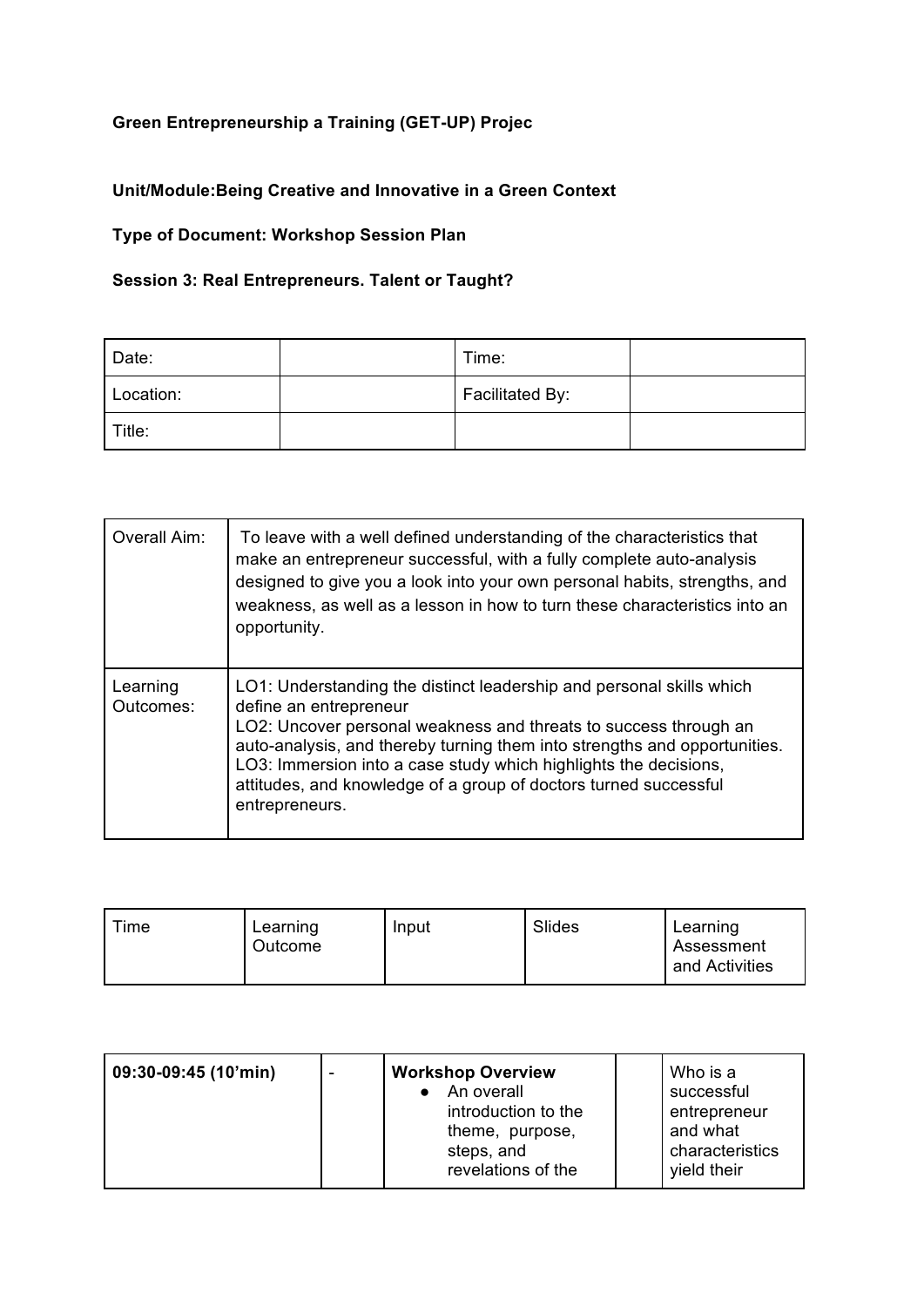|                      | workshop to acutely<br>define outcomes<br>A review and<br>$\bullet$<br>breakdown of the<br>Doctour Case Study<br>to align students with<br>appropriate and<br>positive<br>entrepreneurial<br>practices<br>Complete a self<br>analysis SWOT in<br>order to provide<br>personal insight to<br>be applied to future<br>actions                                                                                                         | successes?                                                                                                                                                                      |
|----------------------|-------------------------------------------------------------------------------------------------------------------------------------------------------------------------------------------------------------------------------------------------------------------------------------------------------------------------------------------------------------------------------------------------------------------------------------|---------------------------------------------------------------------------------------------------------------------------------------------------------------------------------|
| 09:45-10:00 (15'min) | Doctour:<br><b>Examination of a Case</b><br><b>Study</b><br>A lecture on the<br>concept,<br>development, and<br>result of an<br>entrepreneurial<br>endeavor of Spanish<br>doctors<br>Highlighting and<br>$\bullet$<br>defining the key<br>decisions that led to<br>the success of the<br>enterprise<br>Understanding how<br>to apply and define<br>your vision,<br>knowledge of<br>market, ability,<br>organization, user<br>focus. | Understanding<br>the setting and<br>context of key<br>decisions and<br>moments<br>throughout the<br>entrepreneurial<br>process shown<br>and examined<br>through a case<br>study |
| 10:00-10:20 (20'min) | <b>Auto-Analysis SWOT</b><br>Analysis the person<br>themselves,<br>following the<br>definition of an<br>entrepreneur<br>through the use of a<br><b>SWOT Analysis on</b><br>personality<br>Refining answers                                                                                                                                                                                                                          | Provide the tool<br>and materials (in<br>the form of<br>SWOT,<br>markers,<br>stickers) to<br>complete the<br>exercise as well<br>as written<br>guidelines to                    |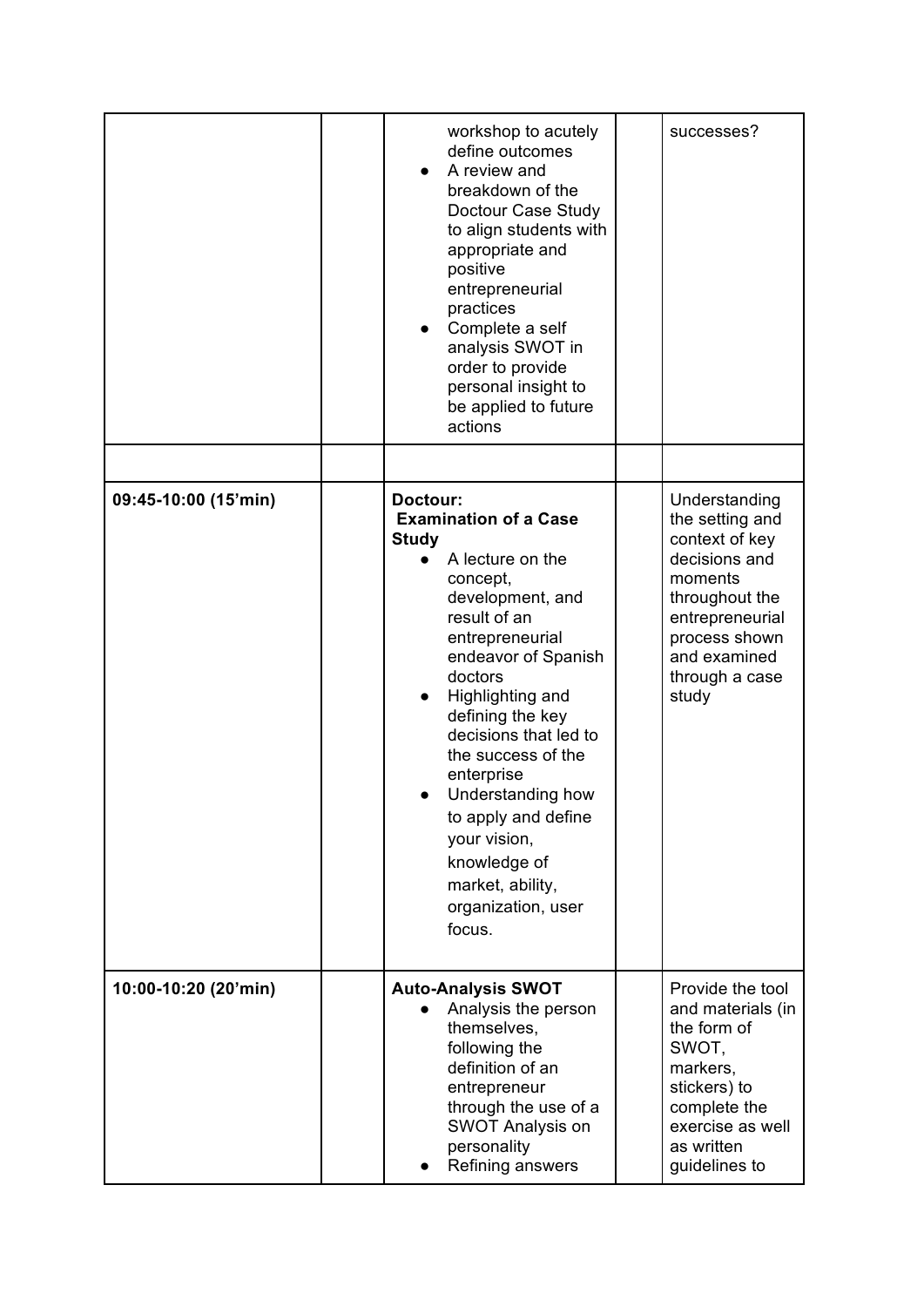|  | and defining clearly<br>the habits, strengths<br>and weakness,<br>which reside in your<br>habitual actions<br>• Putting all results on<br>a highly visual<br>SWOT tool in order<br>to easily understand<br>personal patterns<br>and facilitate<br>information<br>summarization | cement the<br>intention of the<br>tool<br>Complete the<br>Exercise |
|--|--------------------------------------------------------------------------------------------------------------------------------------------------------------------------------------------------------------------------------------------------------------------------------|--------------------------------------------------------------------|
|  |                                                                                                                                                                                                                                                                                |                                                                    |

| 10:20-10:40 (20'min) | <b>Analization Process of</b><br><b>SWOT</b><br>breakdown of the<br>$\bullet$<br>results of the SWOT<br>to reveal the<br>overlapping<br>characteristics of you<br>with an entrepreneur<br><b>Examination of flaws</b><br>and weakness<br>through a cross<br>interview of results<br>with a partnering<br>student<br>Sharing of ideas and<br>identified concepts<br>between students to<br>filtered and provide<br>alternate perspective<br>to you in effort to<br>alleviate negative<br>habits | Completion of<br>cross interview<br>with partnering<br>student<br>Guided<br>reviewing of<br>personal results<br>in order to<br>generate a clear<br>understanding of<br>habits    |
|----------------------|------------------------------------------------------------------------------------------------------------------------------------------------------------------------------------------------------------------------------------------------------------------------------------------------------------------------------------------------------------------------------------------------------------------------------------------------------------------------------------------------|----------------------------------------------------------------------------------------------------------------------------------------------------------------------------------|
| 10:40-10:50 (10'min) | <b>How to convert</b><br>Knowledge into<br>Opportunity<br>Additional<br>explanation into the<br>intention of the<br>previous phases to<br>ensure success of<br>final step<br>Guiding you to<br>actively turn                                                                                                                                                                                                                                                                                   | Guided look into<br>the results of<br>previous phases<br>in order to<br>change negative<br>habits into<br>positive<br>opportunities<br>and practices in<br>the business<br>place |